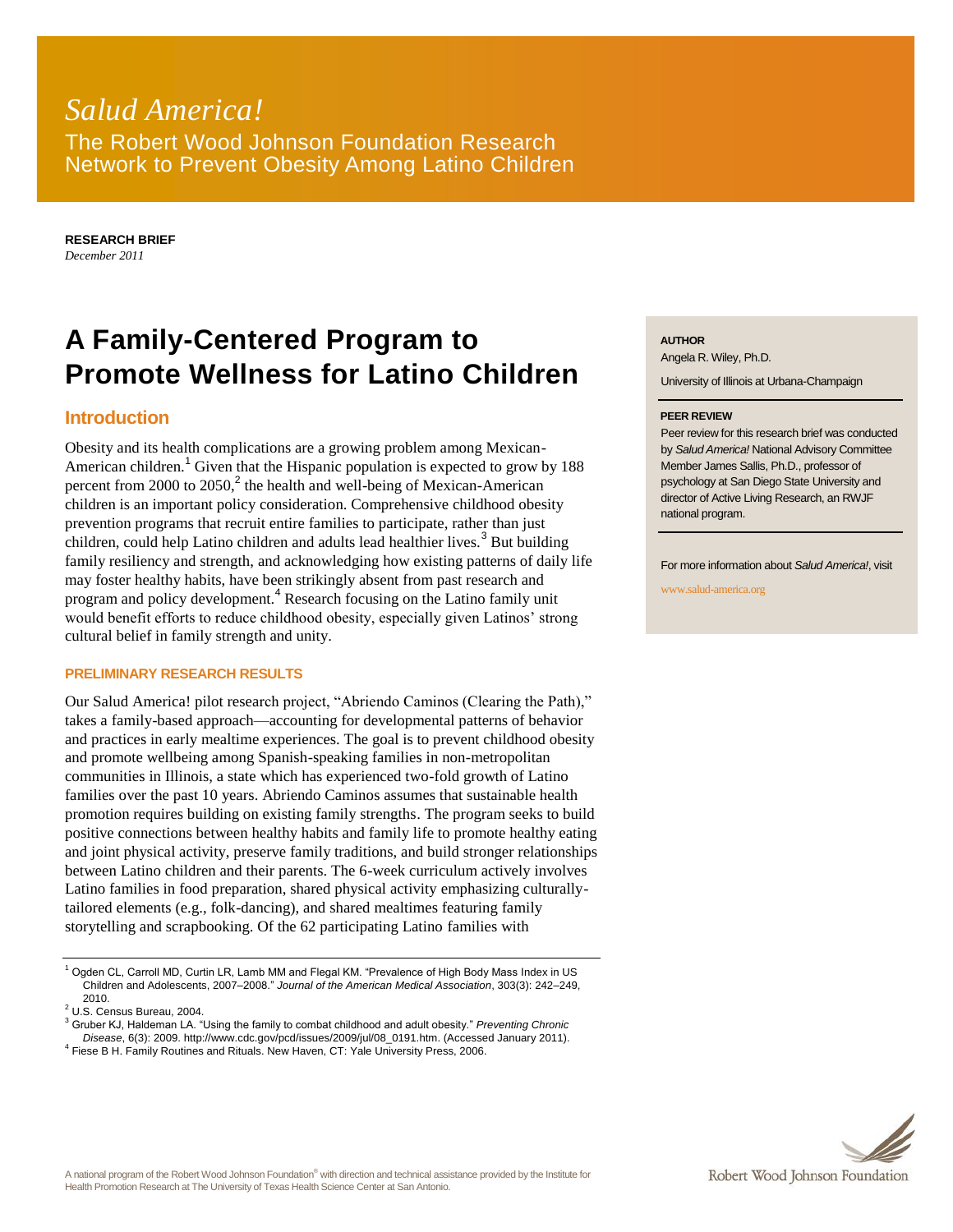elementary school children from communities in Champaign County, Ill., 32 have completed pre- and post-test assessments. Preliminary baseline findings include:

■ **Fewer than half of Latino families are eating meals together seven days a week.** Forty-eight percent of Latino families ate meals together six or seven days per week, below the 2007 national average of 54 percent among families with children ages 6-11. Families in our study were also less likely to share meals than the average Latino family nationwide, 58 percent of which shared a meal on six or seven days of the week in 2007, a higher percentage than other ethnic groups.<sup>5</sup> National patterns indicate a downward trend for the percentage of Latino families that share meals, from 66 percent in 2003, to 58 percent in 2007. The 2010 data in the current Illinois sample continue in that direction.



- **Latino children are drinking roughly three fourths of a soda (73%) per day on average.** Past research has noted that for each serving of a sugar-sweetened drink consumed per day, 11-year-olds were 60 percent more likely to become overweight over the course of a year.<sup>6</sup> Family-based efforts to reduce soda consumption could help reduce weight gain.
- **Fruit and vegetable consumption is well below the daily recommended values.** The U.S. Department of Agriculture recommends a minimum of 4.5 servings of

<sup>5</sup> *Family meals*. Washington: Child Trends, 2007. www.childtrendsdatabank.org (Accessed January 2011). <sup>6</sup> Ludwig DS, Peterson KE and Gortmaker SL. "Relation between consumption of sugar-sweetened drinks and childhood obesity: a prospective, observational analysis." *Lancet*, 357:505–508, 2001.